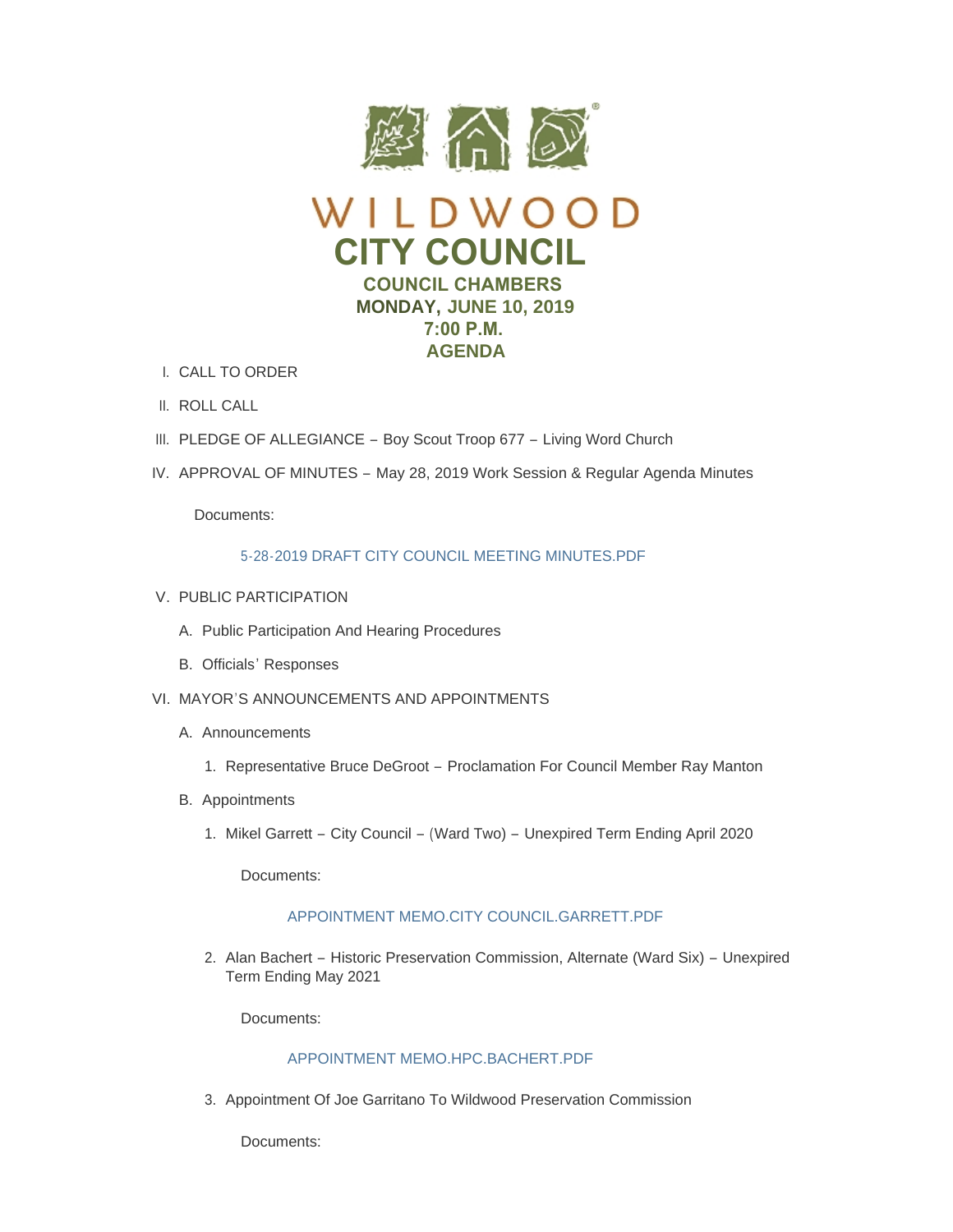# [APPOINTMENT MEMO.WILDWOOD PRESERVATION](https://www.cityofwildwood.com/AgendaCenter/ViewFile/Item/20702?fileID=26519)  COMMISSION.GARRITANO.PDF

4. Appointment Of Lauren Edens To City Administrator Search Committee

Documents:

# [APPOINTMENT MEMO.AD HOC CITY ADMINISTRATOR SELECTION](https://www.cityofwildwood.com/AgendaCenter/ViewFile/Item/20703?fileID=26520)  COMMITTEE.EDENS.PDF

- VII. PUBLIC HEARING(S)
	- A. The City Of Wildwood, Missouri Will Hold A Public Hearing To Discuss The Allocation Of \$25,500.00 In Community Development Block Grant (CDBG) Funds, Which Will Become Available After January 1, 2020. The Allocation Of This Amount Of Funding Must Be Accomplished Upon Eligible Projects, Which, In The Past, Have Included, But Not Limited To, The Following

provision of senior programming opportunities, participation in the Home Improvement Program, and introduction of accommodations to the City's website for special needs groups and their use therein. To further its commitment to fair and equitable treatment of all citizens, the City of Wildwood, Missouri has enacted and/or enforces the following:

- 1. A Fair Housing Ordinance prohibiting unlawful discrimination against any person because of race, sex, color, religion, disability, familial status or national origin;
- 2. A Policy of Nondiscrimination on the Basis of Disability in the admission or access to, or employment in, its federally assisted programs or activities;
- 3. A Policy of Equal Opportunity to Participate in Municipal Programs and Services regardless of race, color, religion, sex, age, disability, familial status, national origin, or political affiliation;
- 4. A requirement for bidding on CDBG activities that promotes employment opportunities created by HUD funding and that these opportunities be afforded to low-income community residents and businesses.

If you would like information regarding the above policies, or if you believe you have been unlawfully discriminated against, contact the following individual designated to coordinate compliance with equal employment opportunity requirements referenced above. (Wards – All)

Requested Action: authorize introduction of Bill 2480

Documents:

# PUBLIC HEARING - [2020 COMMUNITY DEVELOPMENT BLOCK GRANT](https://www.cityofwildwood.com/AgendaCenter/ViewFile/Item/20665?fileID=26490)  FUNDING.PDF

# VIII. LEGISLATION

- UNFINISHED BUSINESS A.
	- BILL #2475 1.

AN ORDINANCE BY THE CITY COUNCIL OF THE CITY OF WILDWOOD, MISSOURI AUTHORIZING THE PLACEMENT OF A "MARYCLIFFE" RESIDENCE (circa 1905), BEING LOCATED UPON THE MARIANIST RETREAT CENTER'S PROPERTY AT 4000 HIGHWAY 109, ONTO THE CITY OF WILDWOOD'S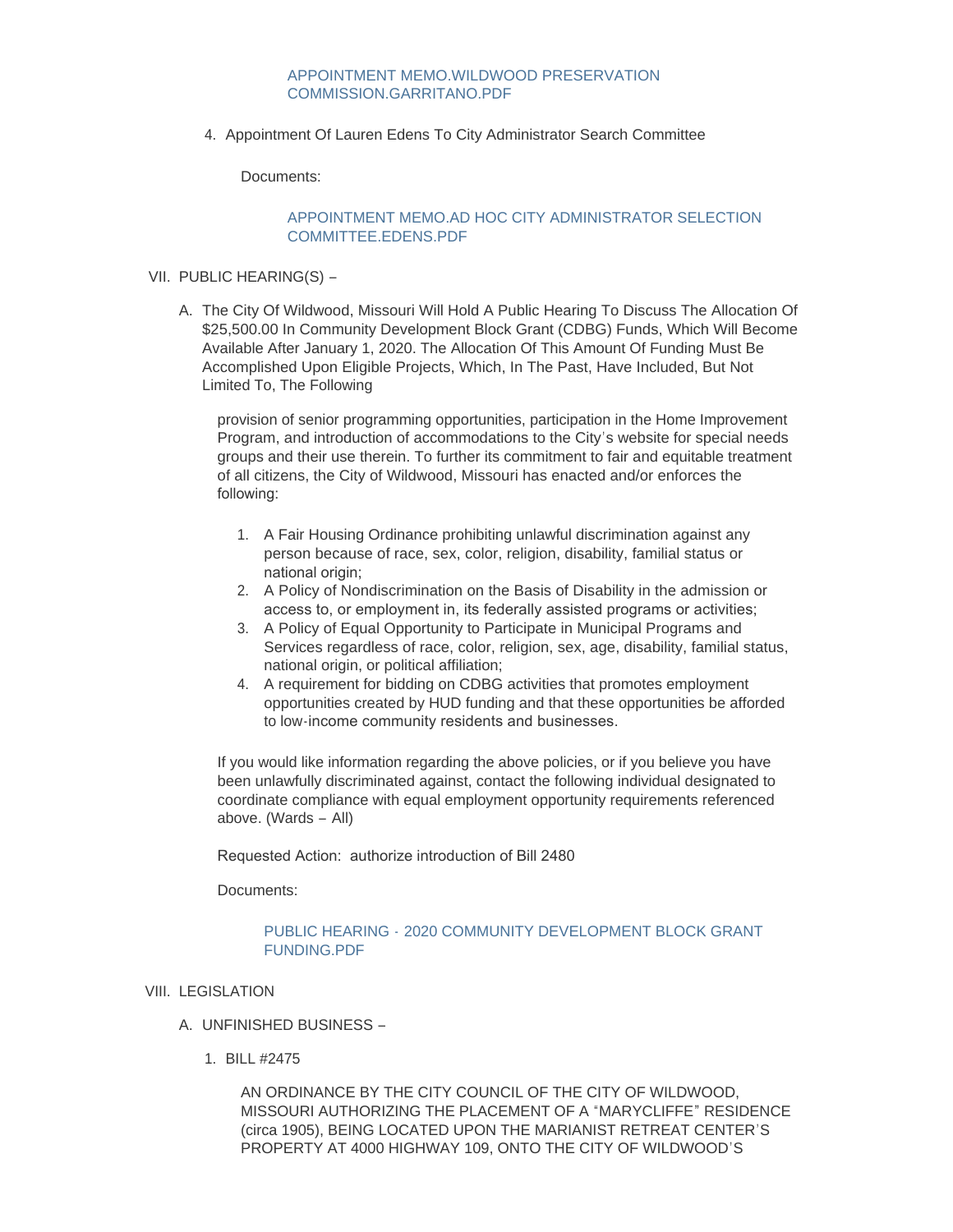HISTORIC REGISTRY, THEREBY SETTING FORTH PARAMETERS FOR ITS PRESERVATION AND ON-GOING USE, AS PART OF THIS OVERALL FAMILY RETREAT CENTER FACILITY. Recommended by the Historic Preservation Commission (Second Reading) (Ward Six) Direct Budgetary Impact: \$500.00

Documents:

### [BILL 2475.PDF](https://www.cityofwildwood.com/AgendaCenter/ViewFile/Item/20668?fileID=26481)

BILL #2476 2.

AN ORDINANCE AUTHORIZING THE APPROVAL OF A FOURTH REPLACEMENT DEPOSIT AGREEMENT FOR "BLACK BEAR RIDGE ESTATES" [PB 350; PG 795]; A FORTY (40) ACRE, SEVEN (7) LOT RESIDENTIAL SUBDIVISION LOCATED WITHIN THE NORTHEAST QUARTER OF THE SOUTHWEST QUARTER OF SECTION 17, TOWNSHIP 44 NORTH, RANGE 3 EAST, CITY OF WILDWOOD, ST. LOUIS COUNTY, MISSOURI, AND BEING MORE SPECIFICALLY SITUATED ON THE NORTH SIDE OF STATE ROUTE 100, AT THE TERMINUS OF BARTOLD LANE, AND ALONG BEAR TOOTH LANE. Recommended by the Department of Planning and Parks (Second Reading) (Ward Six)

Direct Budgetary Impact: None

Documents:

# [BILL 2476.PDF](https://www.cityofwildwood.com/AgendaCenter/ViewFile/Item/20669?fileID=26422)

- B. NEW BUSINESS
	- BILL #2477 1.

AN ORDINANCE AUTHORIZING THE MAYOR OF THE CITY OF WILDWOOD, MISSOURI TO EXECUTE A CONSULTANT/SERVICES AGREEMENT ON BEHALF OF THE CITY OF WILDWOOD WITH GBA, INC. FOR THE DESIGN OF THE ALT ROAD FLOOD MITIGATION PROJECT WITHIN THE CITY OF WILDWOOD. Recommended by the Administration / Public Works Committee (First Reading) (Wards Six) Direct Budgetary Impact: \$124,718

Documents:

#### [BILL 2477.PDF](https://www.cityofwildwood.com/AgendaCenter/ViewFile/Item/20671?fileID=26482)

BILL #2478 2.

AN ORDINANCE AUTHORIZING THE MAYOR OF THE CITY OF WILDWOOD, MISSOURI TO EXECUTE A CONSULTANT/SERVICES AGREEMENT ON BEHALF OF THE CITY OF WILDWOOD WITH LOCHMUELLER GROUP FOR THE DESIGN OF THE MANCHESTER ROAD RESURFACING AND TRAFFIC SIGNAL UPGRADE PROJECT WITHIN THE CITY OF WILDWOOD. Recommended by the Administration / Public Works Committee (First Reading) (Wards Seven and Eight) Direct Budgetary Impact: \$148,170.23

Documents:

[BILL 2478.PDF](https://www.cityofwildwood.com/AgendaCenter/ViewFile/Item/20672?fileID=26483)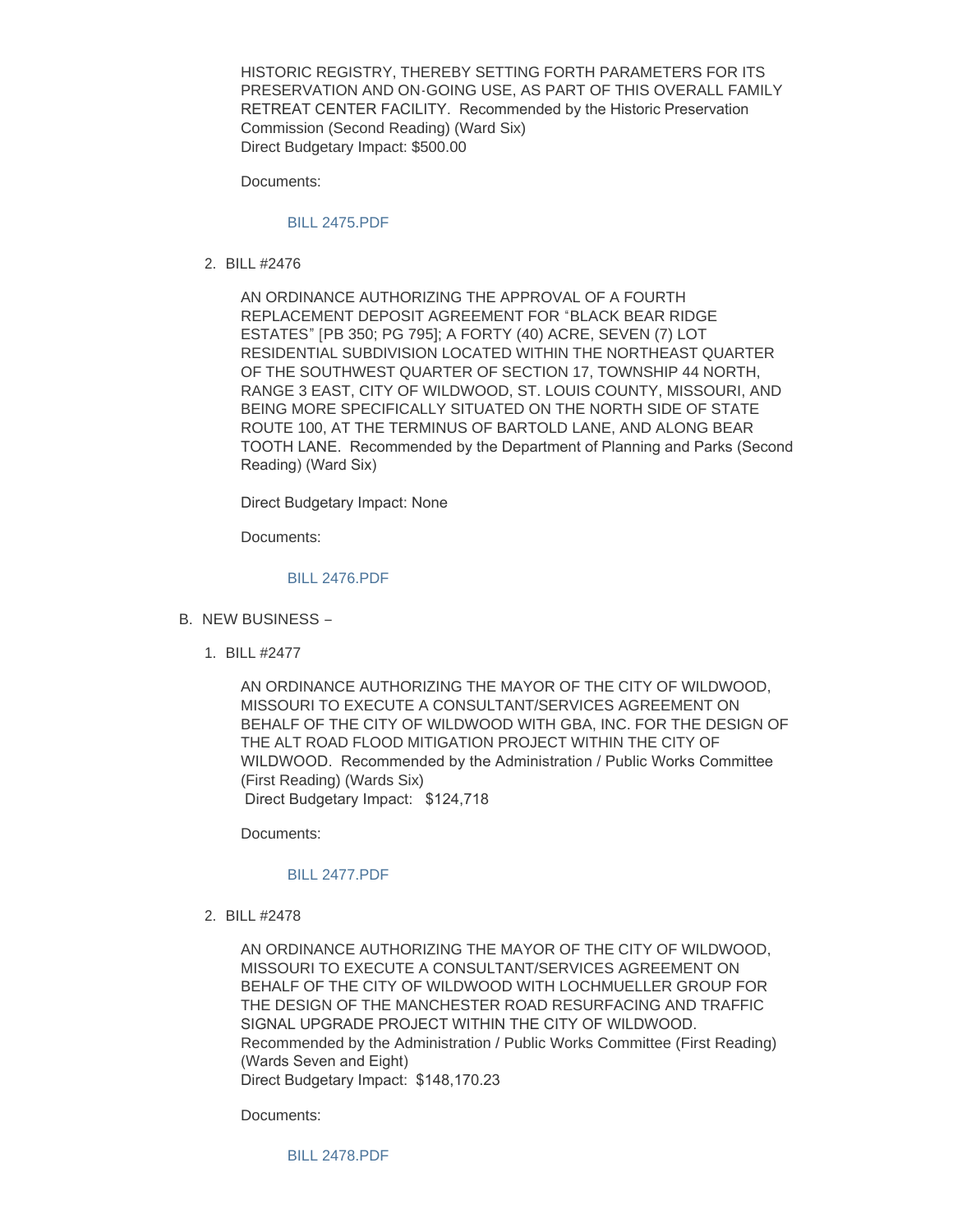## BILL 2479 3.

AN ORDINANCE BY THE CITY COUNCIL OF THE CITY OF WILDWOOD, MISSOURI THAT AUTHORIZES THE MAYOR OF THE CITY OF WILDWOOD, MISSOURI TO EXECUTE THE NECESSARY, AND ATTACHED, MEMORANDUM OF UNDERSTANDING (MOU) WITH THE JUNIOR COLLEGE DISTRICT OF ST. LOUIS AND ST. LOUIS COUNTY, MISSOURI, d/b/a ST. LOUIS COMMUNITY COLLEGE, FOR THE PURPOSES OF THIS COMMUNITY'S USE OF THE ST. LOUIS COMMUNITY COLLEGE - WILDWOOD CAMPUS AS THE VENUE SITE FOR THE *2019 WILDWOOD BARBECUE BASH*, WHICH DOES ALSO ESTABLISH ALL ROLES, RESPONSIBILITIES, AND COMPENSATIONS IN THIS REGARD. *Recommended by Department of Planning* (First Reading) (Wards – All) Direct Budgetary Impact: \$2,000

Documents:

#### [BILL 2479.PDF](https://www.cityofwildwood.com/AgendaCenter/ViewFile/Item/20682?fileID=26491)

BILL #2480 4.

AN ORDINANCE BY THE CITY COUNCIL OF THE CITY OF WILDWOOD, MISSOURI AUTHORIZING THE MAYOR OF THE CITY OF WILDWOOD, MISSOURI TO SUBMIT ON BEHALF OF THE CITY OF WILDWOOD, MISSOURI AN APPLICATION WITH THE ST. LOUIS COUNTY DEPARTMENT OF PLANNING FOR 2020 COMMUNITY DEVELOPMENT BLOCK GRANT FUNDS (CDBG); AND AUTHORIZING THE MAYOR OF THE CITY OF WILDWOOD, MISSOURI TO EXECUTE THE MUNICIPAL HOUSING AND COMMUNITY DEVELOPMENT SUPPLEMENTAL COOPERATION AGREEMENT. Recommended by the City Council (First Reading) (Wards – All) Direct Budgetary Impact: \$25,000 grant

Documents:

### [BILL 2480.PDF](https://www.cityofwildwood.com/AgendaCenter/ViewFile/Item/20674?fileID=26484)

- IX. RESOLUTIONS
	- RESOLUTION 2019-24 A.

A RESOLUTION AUTHORIZING THE ENGAGEMENT OF JILL VON GRUBEN FOR RESEARCH AND WRITING OF THE FIFTH CHAPTER OF THE WILDWOOD HISTORY BOOK. *Recommended by* Historic Preservation *Commission* (Wards – All) Direct Budgetary Impact: \$6,600.00

Documents:

#### [RESOLUTION 2019-24.PDF](https://www.cityofwildwood.com/AgendaCenter/ViewFile/Item/20683?fileID=26487)

B. RESOLUTION 2019-25

A RESOLUTION BY THE CITY COUNCIL AUTHORIZING THE PURCHASE OF CERTAIN EQUIPMENT FOR THE PURPOSES OF PROVIDING SUPPORT TO THE PARKS AND TRAIL OFFICERS OF THE ST. LOUIS COUNTY POLICE DEPARTMENT – WILDWOOD PRECINCT, THROUGH THE USE OF *PROPOSITION P FUNDS,* WHICH ARE BEING REQUESTED TO IMPROVE EFFICIENCY, PROVIDE GREATER SAFETY, AND REDUCE COSTS ASSOCIATED WITH PATROL